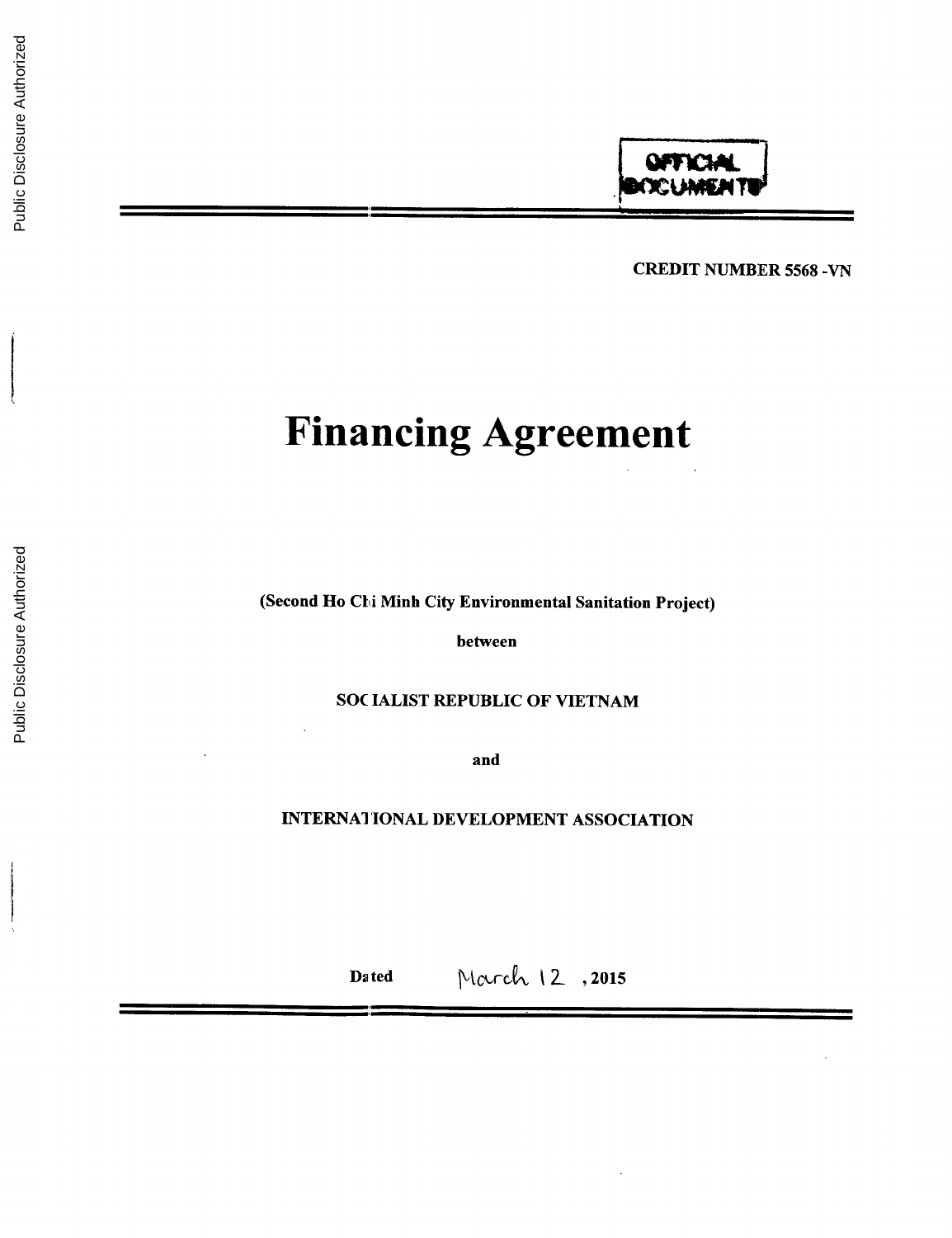#### **FINANCING AGREEMENT**

**AGREEMENT** dated Mourch 12, 2015, entered into between **SOCIALIST** REPUBLIC OF **VIETNAM** ("Recipient") and **INTERNATIONAL DEVELOPMENT ASSOCIATION** ("Association").

WHEREAS the Recipient has requested the Bank to provide assistance towards the financing of the Project and, **by** an agreement of even date herewith between the Recipient and the Bank **("I** oan Agreement"), the Bank has agreed to provide such assistance, on the terms and subject to the conditions provided or referred to therein, in an amount of two hundred fifty nillion Dollars **(\$ 250,000,000)** ("Loan").

NOW THEREFORE the Recipient and the Association hereby agree as follows:

#### **ARTICLE I - GENERAL CONDITIONS; DEFINITIONS**

- **1.01.** The International Development Association General Conditions for Credits and Grants dated July **3 ,** 2010 ("General Conditions"), as well as the preamble paragraphs above, co istitute an integral part of this Agreement.
- 1.02. Unless the context requires otherwise, the capitalized terms used in this Agreement have the neanings ascribed to them in the General Conditions or in the Appendix to this Agreement.

#### **ARTICLE II - FINANCING**

- 2.01. The Association agrees to extend to the Recipient, on the terms and conditions set forth or referred to in this Agreement, a credit in an amount equivalent to one hundred thirty five m Ilion three hundred thousand Special Drawing Rights **(SDR 135,300,000)** (variously, "Credit" and "Financing"), to assist in financing the Project described in Schedule 1 to the Loan Agreement.
- 2.02. The Recipient may withdraw the proceeds of the Financing in accordance with Section IV of Schedule 2 to the Loan Agreement
- **2.03.** The Maximum Commitment Charge Rate payable **by** the Recipient on the Unwithdrawn Financing Balance shall be one-half of one percent (1/2 of **1%)** per annum.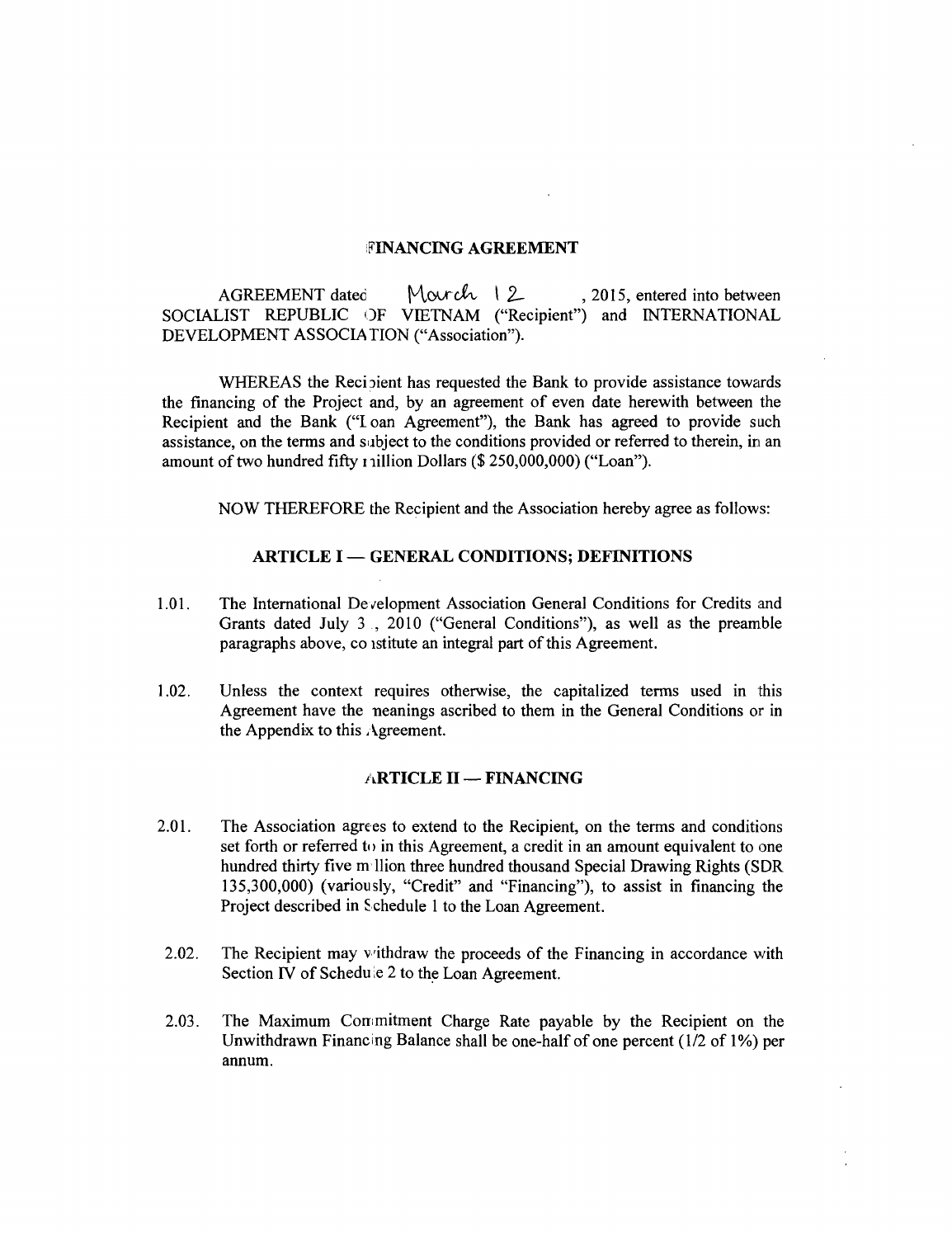- 2.04. The Service Charge 'ayable **by** the Recipient on the Withdrawn Credit Balance shall be equal to thre.:-fourths of one percent (3/4 of 1%) per annum.
- 2.05. The Interest Charge payable by the Recipient on the Withdrawn Credit Balance shall be equal to one ind a quarter percent *(1.25%)* per annum.
- **2.06.** The Payment Dates a re June 1 and December 1 in each year.
- 2.07. The principal amount of the Credit shall be repaid in accordance with the repayment schedule set forth in the Schedule to this Agreement.
- **2.08.** The Payment Currency is Dollar.

#### **ARTICLE III - PROJECT**

- **3.01.** The Recipient declar es its commitment to the objective of the Project. To this end, the Recipient shall carry out the Project through Ho Chi Minh City People's Committee in accor lance with the provisions of Article V of the General Conditions.
- **3.02.** (a) Without limitation upon the provisions of Section **3.01** of this Agreement, and except as the Recipient and the Association shall otherwise ag ee, the Recipient shall ensure that the Project is carried out in accordance with the provisions of Schedule 2 to the Loan Agreement, which are hereby incorporated by reference in this Agreement with the following modifications, unless the context otherwise requires, and which shall zpply, *mutatis mutandis,* to the Financing, and the Recipient hereby agrees to comply with such provisions to the same extent as if such provisicns had been set out in full in this Agreement:
	- (i) the t(rm "Borrower" shall be read as "Recipient";
	- (ii) the  $t \in \mathfrak{m}$  "Loan" shall be read as "Financing";
	- (iii) the term "Bank" shall be read as "Association";
	- (iv) the lerm "this Agreement" shall be read as "the Financing Agre ement";
	- **(v)** the term "General Conditions" shall be read as the "International Development Association General Conditions for Credits and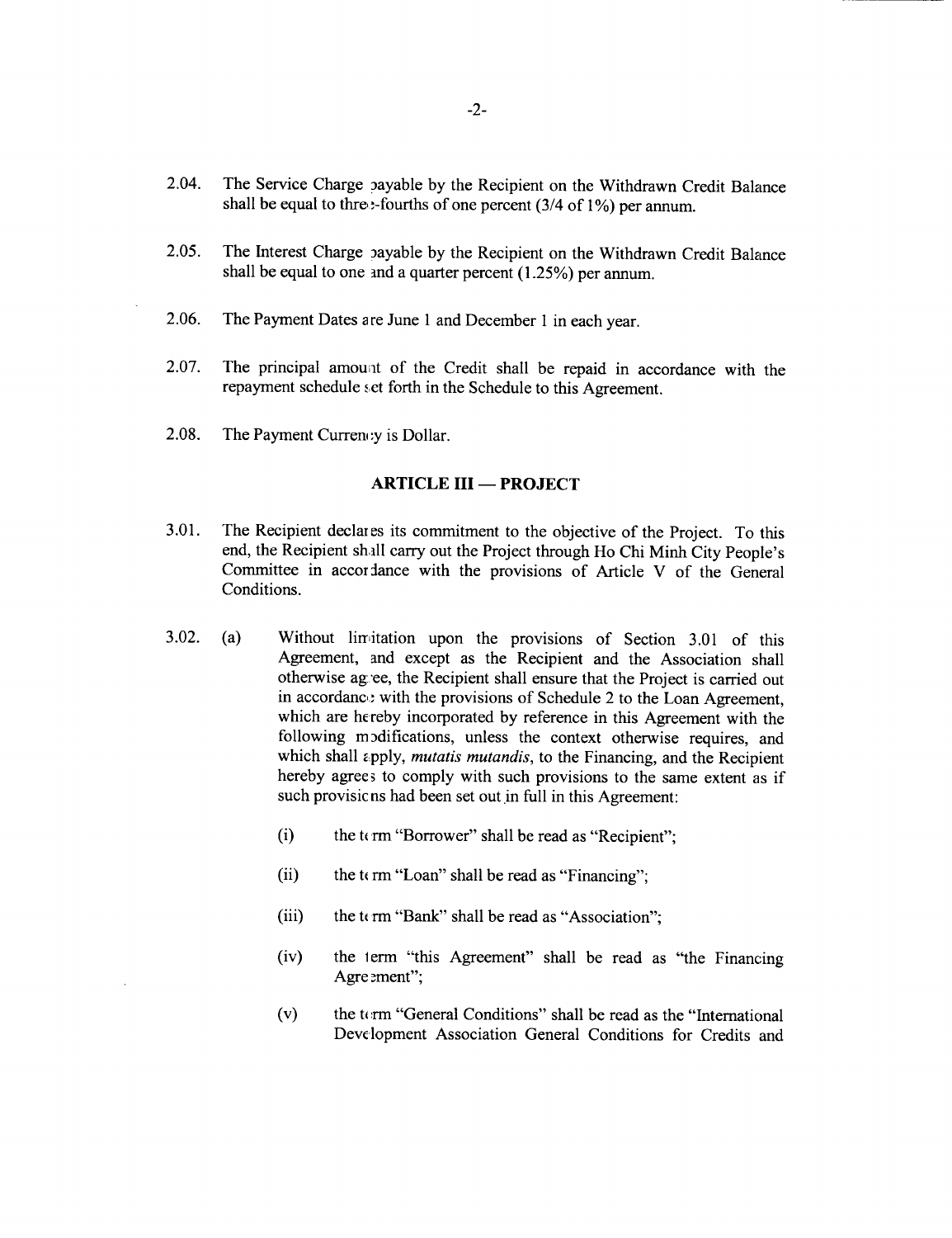Grarts dated July **31,** 2010", and its corresponding Sections, with the following modifications:

- **(A)** in Section **II.A.1** (a), the reference to Section *5.08* shall be deemed to refer to Section 4.08;
- (B) in Sections II.B.1 and **3,** the references to Sections **5.09** and **5.09 (b),** respectively, shall be deemed to refer to Sections 4.09 and 4.09 **(b),** respectively; and
- $(vi)$  Section I.B.1(a) shall be read as follows:
- " $(a)$  delet  $ed$ ".

**(b)** For greater clarity and the avoidance of doubt, in view of the incorporation of the provisions of Schedule 2 to the Loan Agreement in this Agreement pursuant to Section **3.02** (a) of this Agreement, if the Loan Agreement terminates prior to the termination of this Agreement, such termination shall have no effect for purposes of this Agreement, and the provisions of the Lo an Agreement incorporated in this Agreement pursuant to Section **3.02** (a) of tis Agreement shall continue in **full** force and effect between the Recipient and the Association for the purposes of this Agreement, following and notwithstanding such termination of the Loan Agreement.

## **ARTICLE IV - EFFECTIVENESS; TERMINATION**

- 4.01. The Additional Condition of Effectiveness consists of the following, namely the Loan Agreement ha; been executed and delivered and all conditions precedent to its effectiveness other than the effectiveness of this Agreement) have been fulfilled.
- 4.02. The Additional Legal Matter consists of the following, namely the Subsidiary Agreement has been duly authorized or ratified **by** the Recipient and the HCMC **PC** and is legally bir ding upon the Recipient and the **HCMC PC** in accordance with its terms.
- 4.03. The Effectiveness Deadline is the date ninety (90) days after the date of this Agreement.
- 4.04. For purposes of Secti n **8.05 (b)** of the General Conditions, the date on which the obligations of the Revipient under this Agreement (other than those providing for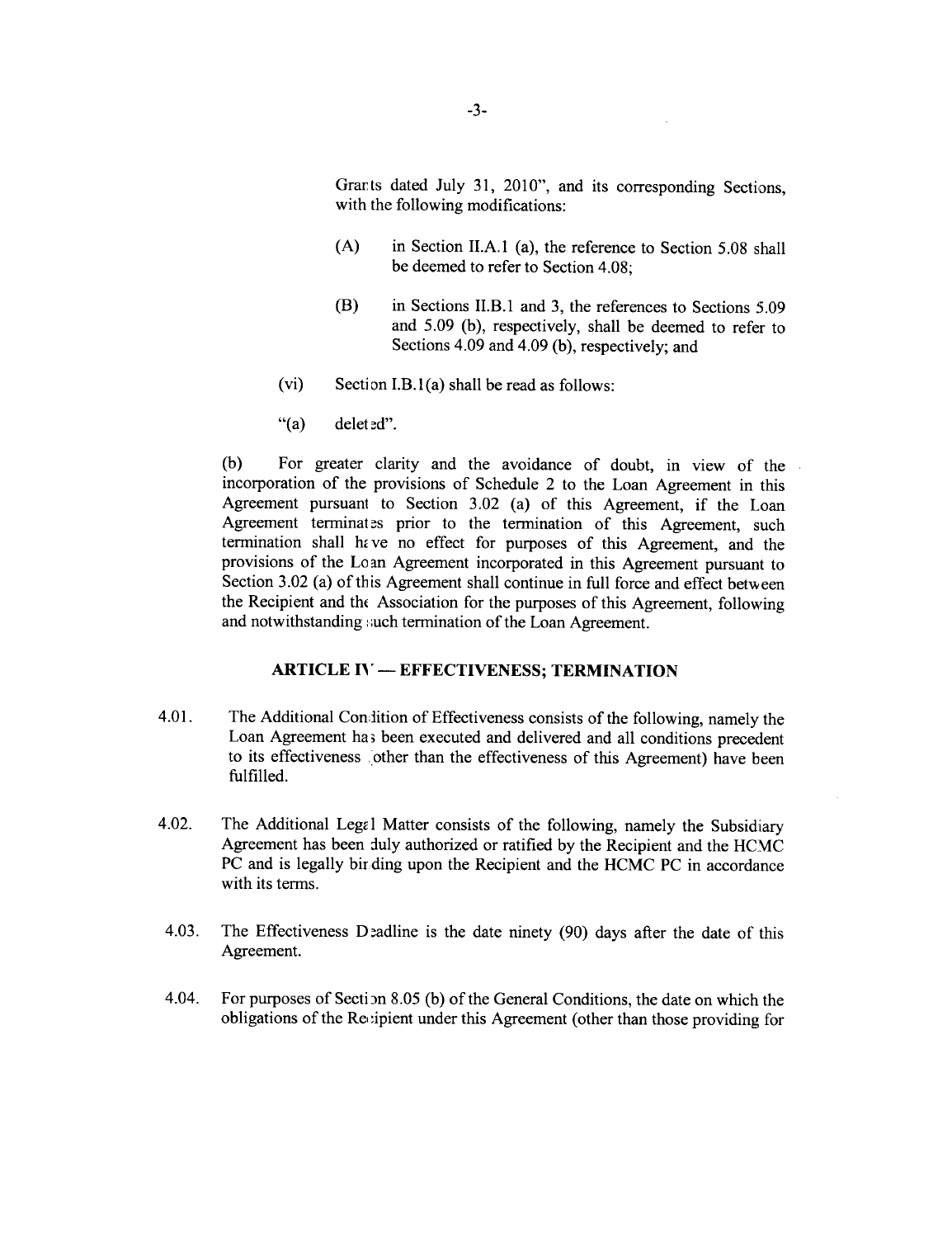payment obligations shall terminate is twenty (20) years after the date of this Agreement.

## **ARTICLE V - REPRESENTATIVE; ADDRESSES**

- 5.01. The Recipient's Rep esentative is the Governor, or a Deputy Governor, of State Bank of Vietnam.
- 5.02. The Recipient's Addess is:

State Bank of Vietnam 49 **Ly** Thai **Ilo** Hanoi, Vietnam

| Cable address:           | Telex:                  | Facsimile:         |
|--------------------------|-------------------------|--------------------|
| <b>VIETBANK</b><br>Hanoi | 412248<br><b>NHTWVT</b> | $(84-4)$ 3825 0612 |

5.03. The Association's Address is:

International Development Association **1818** H Strect, N.W. Washington, **D.C.** 20433 United State, of America

| Cable:         | Telex:       | Facsimile:     |
|----------------|--------------|----------------|
| <b>INDEVAS</b> | 248423 (MCI) | 1-202-477-6391 |

Washington, **D.C.**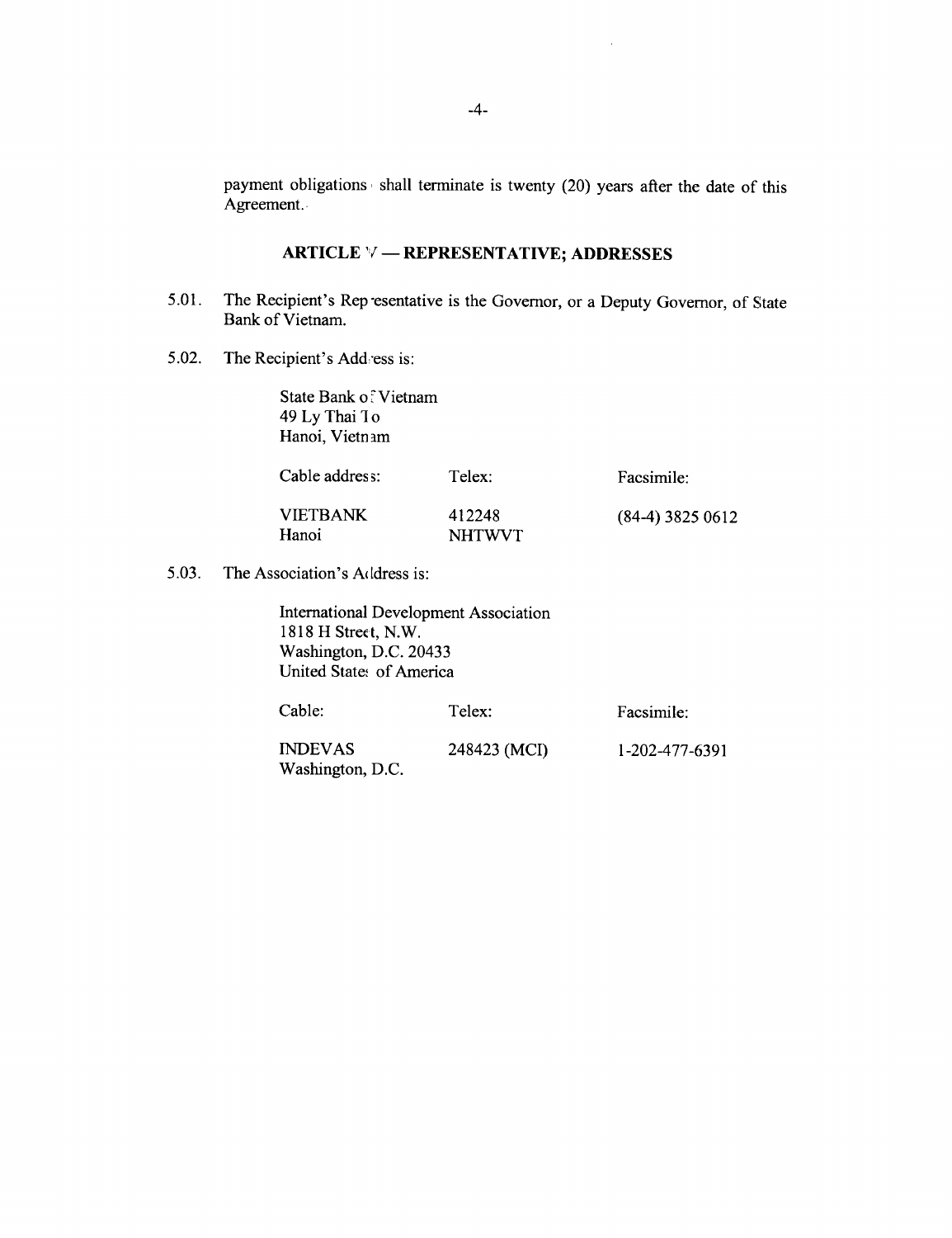AGREED at Hanoi, Socialist Republic of Vietnam, as of the day and year first above written.

**SOCL kLIST** REPUBLIC OF **VIETNAM**

**By**

short

Authorized Representative Name: Nguyen Van Binh Title: <u>Governor, State Bourk</u> of Vietnam

## **INTERNATIONAL DEVELOPMENT ASSOCIATION**

**By**

Authorized Representative

Name: Victoria Kwakwa Title: Country Director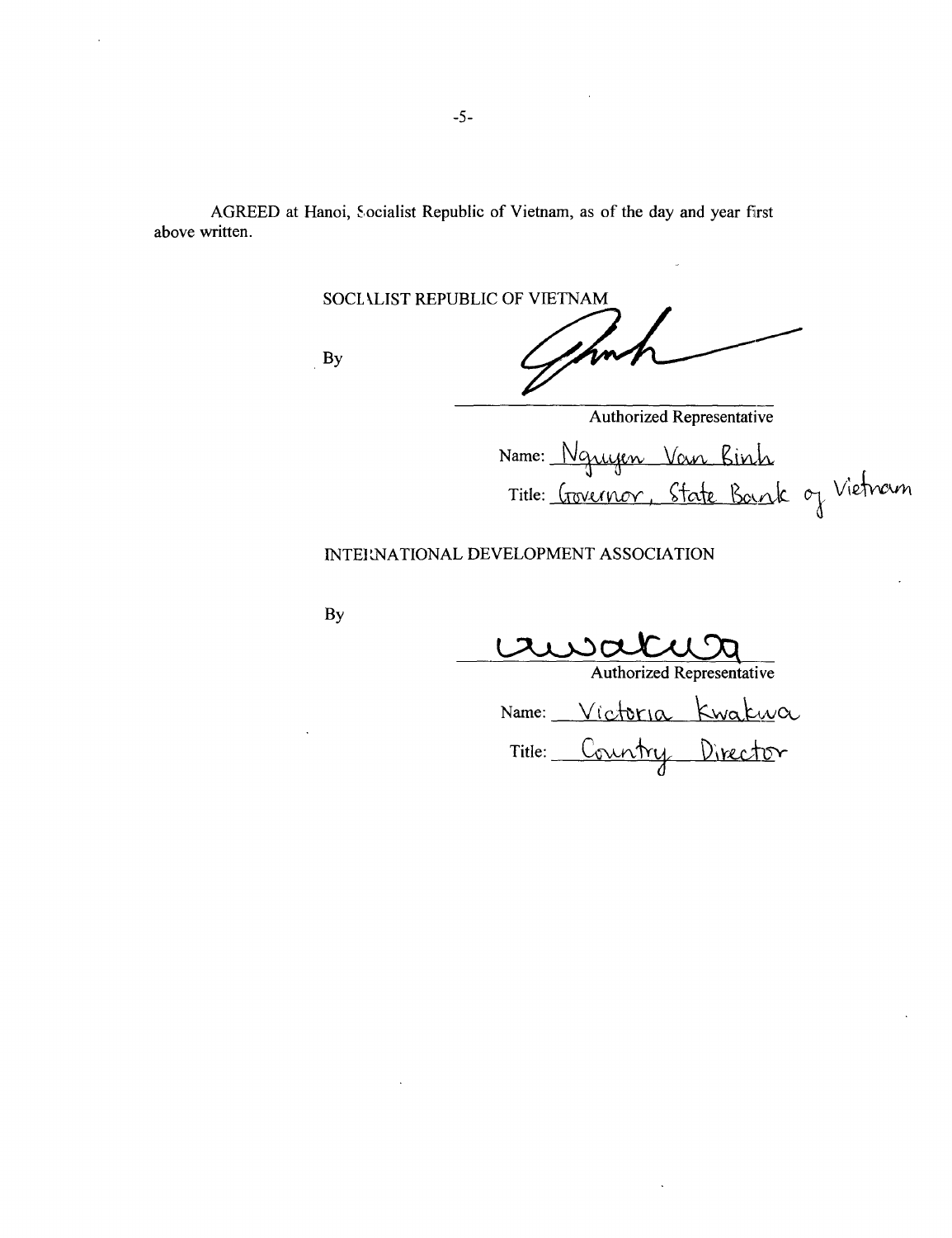# **SCHEDULE**

# **Repayment Schedule**

| Date Paymen: Due                                             | <b>Principal Amount of the Credit</b><br>repayable<br>(expressed as a percentage)* |
|--------------------------------------------------------------|------------------------------------------------------------------------------------|
| On each June 1 and December 1:                               |                                                                                    |
| commencing June 1, 2020 to and including<br>December 1, 2029 | 1.65%                                                                              |
| commencing June 1, 2030 to and including<br>December 1, 2039 | 3.35%                                                                              |

**\*** The percentages represent the percentage of the principal amount of the Credit to be repaid, except as the Association may otherwise specify pursuant to Section **3.03 (b)** of the General Conditions.

 $\cdot$ 

 $\sim$ 

 $\sim 10^6$ 

 $\bar{\mathcal{A}}$